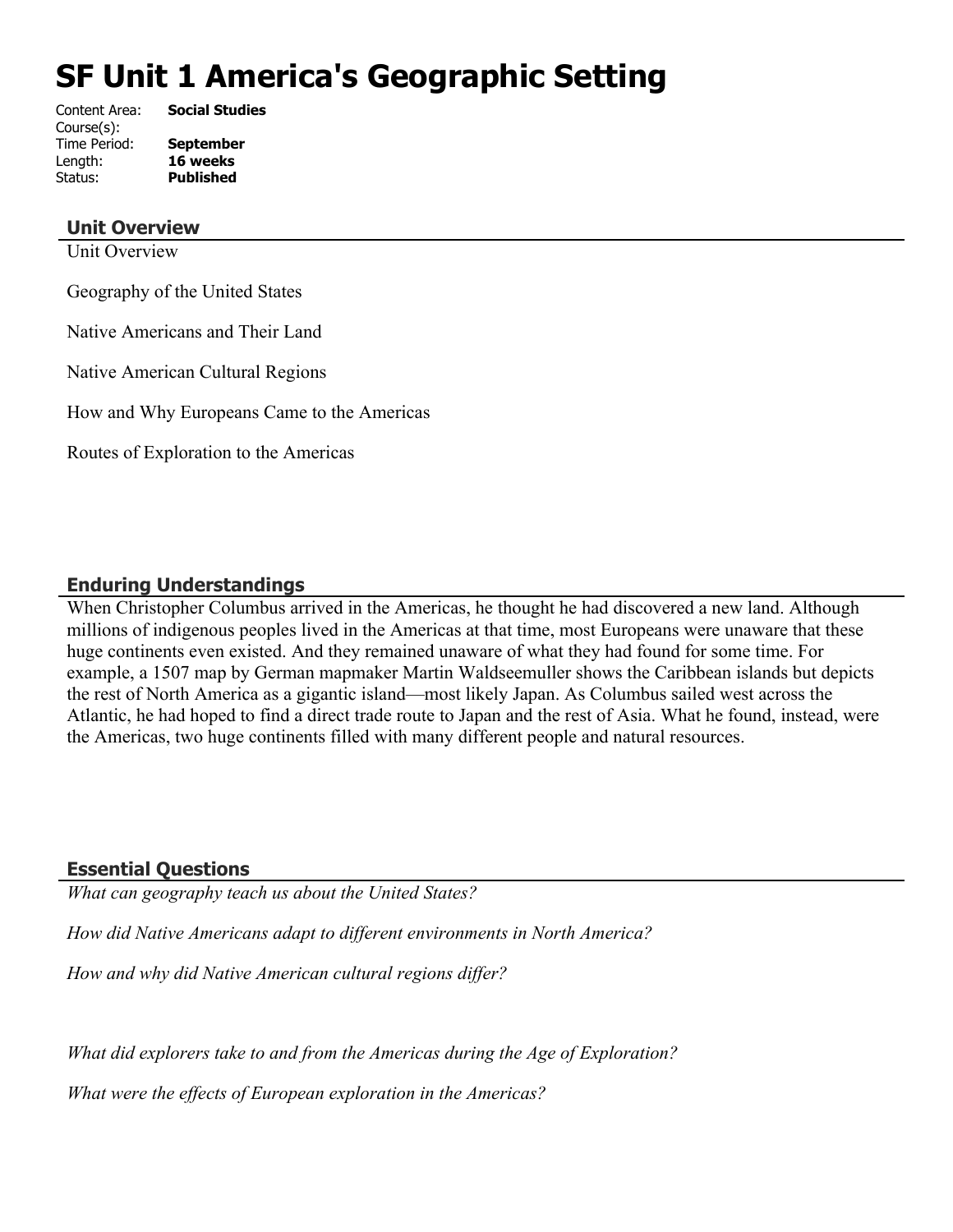# **Instructional Strategies & Learning Activities**

# **Lesson 1 - Geography of the United States**

**Essential Question:** What can geography teach about the United States?

**Vocabulary:** climate, compass, geography, globe, government, landform, latitude, longitude, physical feature, vegetation

**Preview:** Take on the role of a geographer to make connections between historical photographs and a physical map of the United States.

## **Activities:**

- 1. Read Sections 1–2.
- 2. Practice using globes, maps, and latitude and longitude. -Geography Booklet, Bingo, Hurricane Hunt, Message in the Bottle
- 3. Complete Geography Challenge A.
- 4. Debrief as a class.
- 5. Follow through the rest of the slides and discuss
- 6. Read Section 3. Label a political map of the United States with the states and capitals.
- 7. Read Section 4. Then, practice identifying physical features.
- 8. Read Sections 5–9. Complete Geography Challenge B.
- 9. Debrief as a class.
- 10. Follow through with the rest of the slides
- 11. Lesson Game

# **Lesson 2 - Native Americans and Their Land**

**Essential Question:** How did Native Americans adapt to different environments in North America?

**Vocabulary:** adaptation, environment, kiva, migration, natural resource, origin story

**Preview:** Learn about the importance of storytelling. Then watch and analyze a video of a Hopi origin story through the slides.

**Extension:** Recount and trace the migration routes of the First Americans, and retell the story of their journey**.**

# **Activities:**

Read Sections 1 and 2.

- 1. In your Activity Notes, complete the table about four natural environments.
- 2. With a partner, locate four hidden objects or organisms related to adaptation in each natural environment.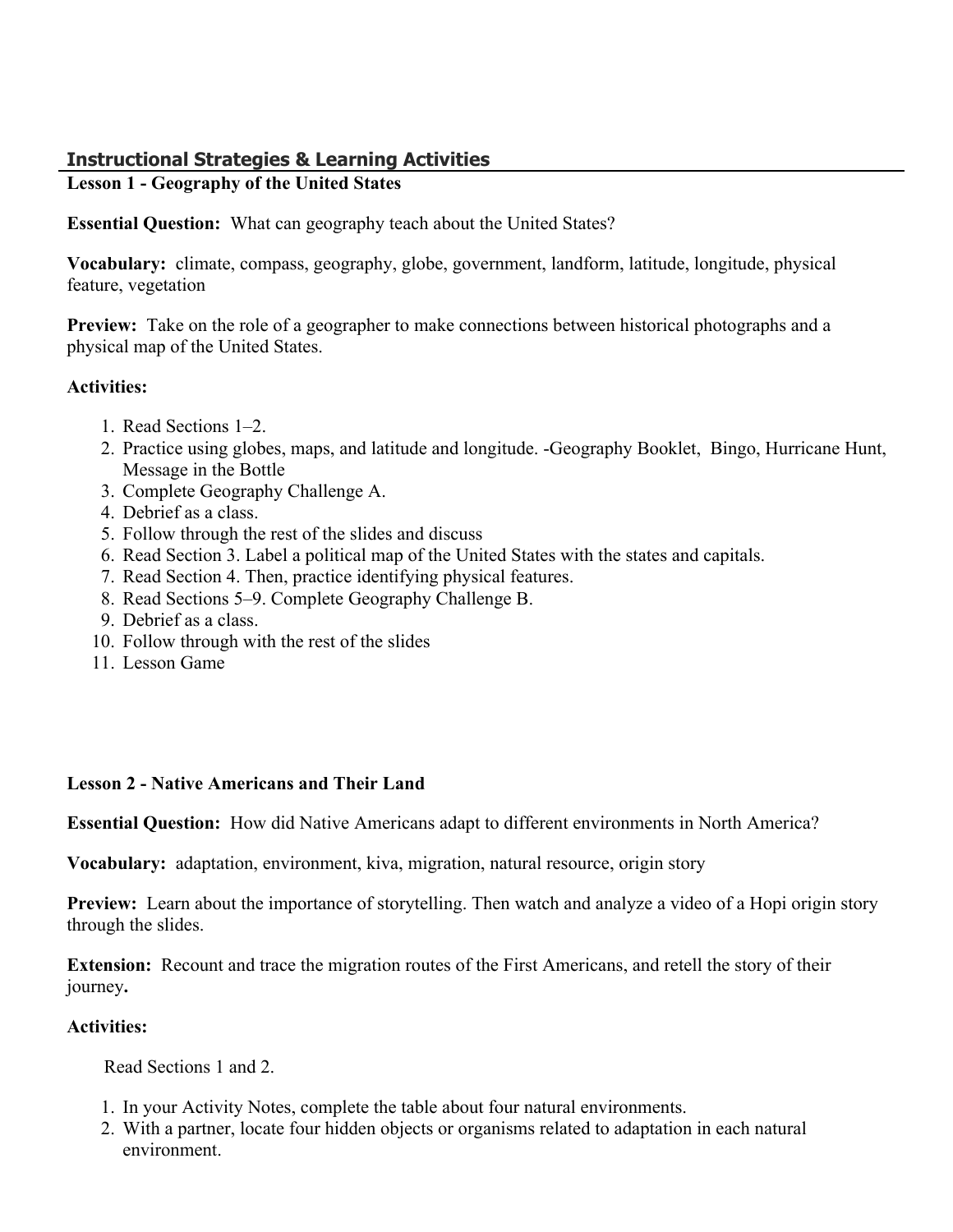- 3. As a class, discuss how four Native Americans adapted to their environment.
- 4. Read Section 3 and complete your Activity Notes on an Inuit family.
- 5. Lesson Game
- 6. Compare Hopi story from PBS to the story in the book.

Follow through with the slides

**Show What You Know:** Create symbols for the lesson's key vocabulary words and draw them on a bison skin.

## **Lesson 3: Native American Cultural Regions**

**Essential Question:** How and why did Native American cultural regions differ?

**Vocabulary:** artifact, cultural region, culture, gorge, mesa, nomadic

**Preview:** Use your previous geographic knowledge to make a hypothesis about which Native American cultural regions are represented by seven photographs taken throughout North America. Follow through with the slides.

## **Activities:**

- 1. Read Sections 1–7.
- 2. Visit a collection and examine its artifacts.
- 3. Determine which region the collection matches, and complete the corresponding Activity Notes.
- 4. Lesson Game

# **Extension: Presenting Your Native American Cultural Region:**

Share the evidence you collected about your assigned region with your class. Use the collection of artifacts to support your claims.

Hand out Four Young Native Americans packet - students are to chose one tribe and create a poster

- title

-include map showing location and label region

-natural resources and how it affects the way they live and culture

- jobs

-interesting facts

-pictures

**Show What You Know:** Find similarities and differences among three different Native American cultural regions, and complete a graphic organizer.

# **Lesson 4: How and Why Europeans Came to the Americas**

**Essential Question:** What did explorers take to and from the Americas during the Age of Exploration? **Vocabulary:** Age of Exploration, the Americas, astrolabe, cash crop, explorer

**Preview:** List tools you would use to plan and take a family trip. Think about the problems you might experience without these tools. - Follow the slides and view the video

# **Activities:**

- 1. Team up with your partner.
- 2. Select roles and complete a dive.
	- o Divers: Dive in and retrieve an artifact. Discuss the questions on the back of the artifact.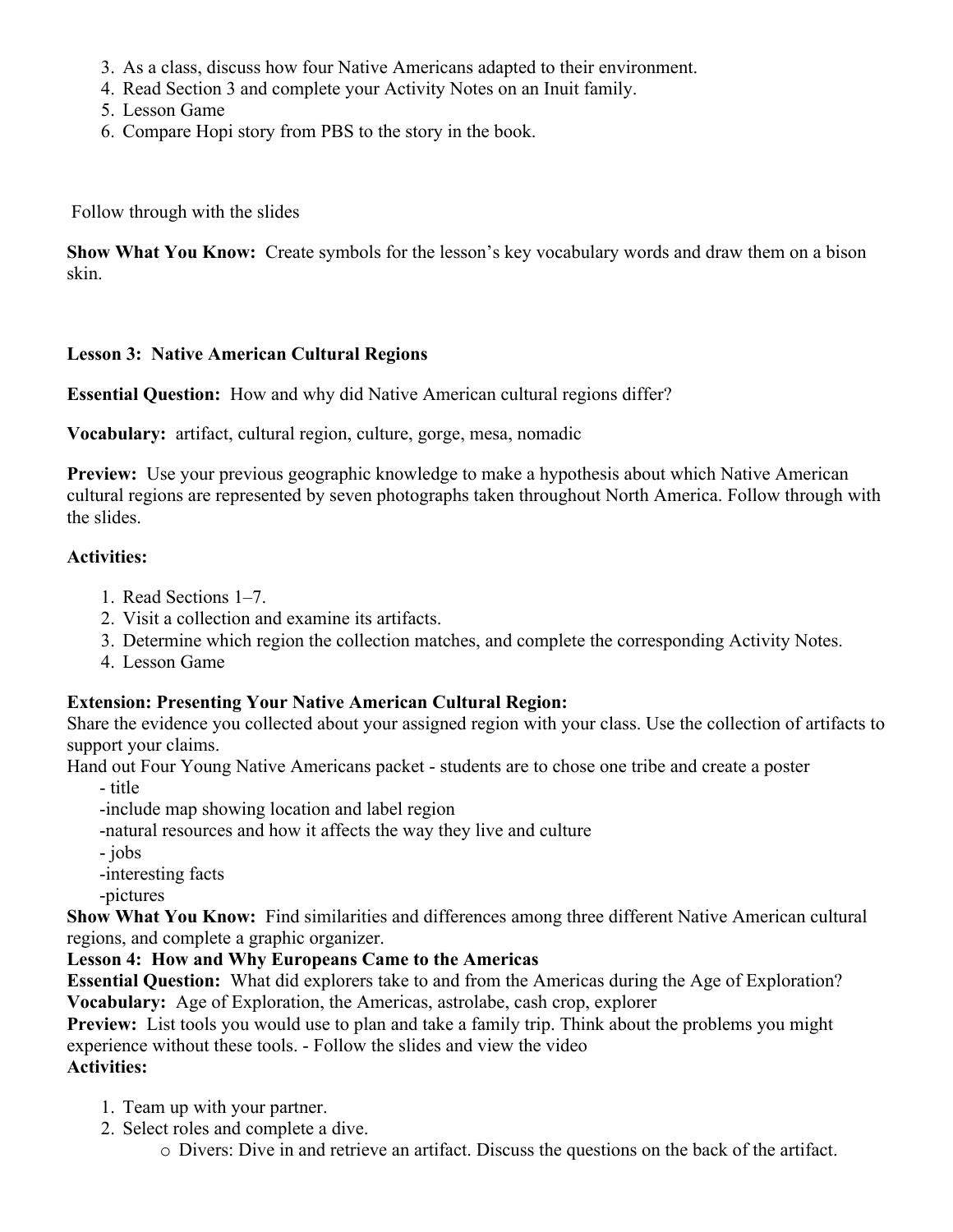- o Research scientists: Find the section in which the artifact is discussed. Read that section with your partner and complete the notes.
- 3. After each dive, check your work and return the artifact to where you found it.
- 4. Categorize artifacts as navigation tools, motives for exploration, or new products from the Americas
- 5. With your partner, use evidence and reasoning to categorize your assigned artifact.
- 6. Complete your table.
- 7. Debrief as a class.
- 8. Lesson Game

**Show What You Know:** Write a claim about the biggest motive for European exploration.

Show on YouTube: Comparing the Lives of Native Americans - Exploring Our Past

#### Native American History for Kids- Learn Bright

# **Lesson 5: Routes of Exploration to the Americas**

**Essential Question: What were the effects of European exploration in the Americas?**

**Vocabulary:** colony, conquistador, contagious disease, East Indies, Northwest Passage

**Preview:** Consider the planning and preparation a sea captain would have to do before setting sail across the Atlantic in 1500.

# **Activities:**

- 1. Read pg. 88 and then 92-93 go through chapter pointing out explorers partners choose their explorer.
- 2. Hand out the requirements students will create their Explorer's report using google slides. Students
- will research the required areas related to and organize their information into bulleted statements.
- 3. Student will use different resources to locate information.
- 4. Students will organize their information.
- 5. present Google slide presentation
- 6. Lesson game

**Extension: Explorers' Game:** Play a game to review the motives and impacts of European voyages to the Americas.

# **Integration of Career Readiness, Life Literacies and Key Skills**

Students are learning about the world around them so that they can communicate more clearly. They are also learning latitude and longitude to know their place in the world.

| TECH.9.4.2.GCA       | <b>Global and Cultural Awareness</b>                                                                                                                                                           |
|----------------------|------------------------------------------------------------------------------------------------------------------------------------------------------------------------------------------------|
|                      | Individuals from different cultures may have different points of view and experiences.                                                                                                         |
| <b>TECH.9.4.2.CT</b> | <b>Critical Thinking and Problem-solving</b>                                                                                                                                                   |
| TECH.9.4.2.GCA.1     | Articulate the role of culture in everyday life by describing one's own culture and<br>comparing it to the cultures of other individuals (e.g., 1.5.2.C2a, 7.1.NL.IPERS.5,<br>7.1.NL.IPERS.6). |
| TECH.9.4.2.IML.1     | Identify a simple search term to find information in a search engine or digital resource.                                                                                                      |
| TECH.9.4.2.DC.6      | Identify respectful and responsible ways to communicate in digital environments.                                                                                                               |
| TECH.9.4.2.DC.3      | Explain how to be safe online and follow safe practices when using the internet (e.g.,                                                                                                         |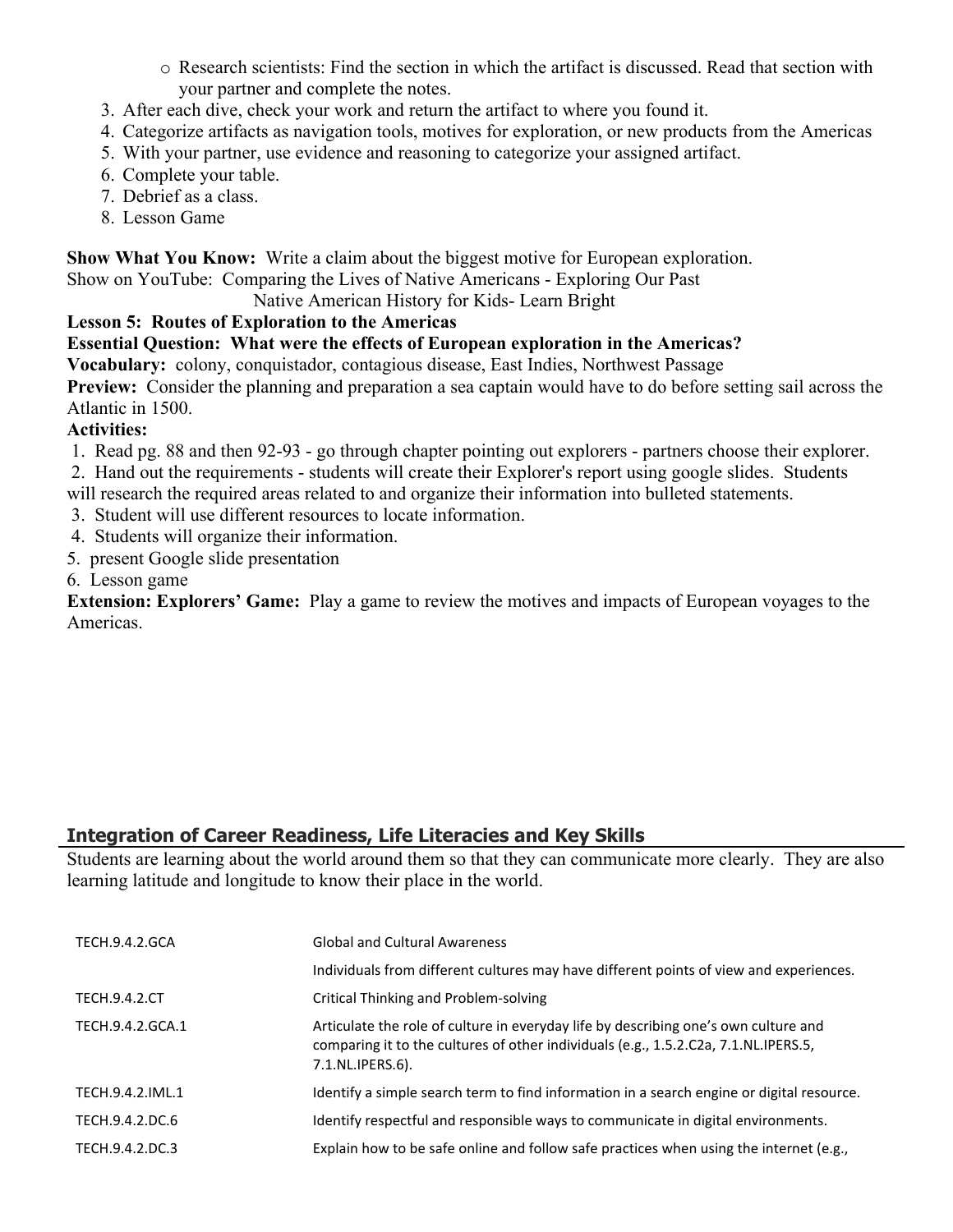|                 | 8.1.2.NI.3, 8.1.2.NI.4).                                                                             |
|-----------------|------------------------------------------------------------------------------------------------------|
| WRK.9.2.5.CAP.1 | Evaluate personal likes and dislikes and identify careers that might be suited to personal<br>likes. |
| TECH.9.4.2.CT.3 | Use a variety of types of thinking to solve problems (e.g., inductive, deductive).                   |
| WRK.9.2.5.CAP.2 | Identify how you might like to earn an income.                                                       |
| WRK.9.2.5.CAP.3 | Identify qualifications needed to pursue traditional and non-traditional careers and<br>occupations. |

#### **Technology and Design Integration**

Students are using technology to understand features and their place in the world by viewing maps.

| CS.3-5.8.1.5.DA.1 | Collect, organize, and display data in order to highlight relationships or support a claim.                                                  |
|-------------------|----------------------------------------------------------------------------------------------------------------------------------------------|
| CS.3-5.8.1.5.CS.3 | Identify potential solutions for simple hardware and software problems using common<br>troubleshooting strategies.                           |
|                   | Individuals can select, organize, and transform data into different visual representations<br>and communicate insights gained from the data. |

#### **Interdisciplinary Connections**

Students are using their technology skills.

| LA.W.5.8            | Recall relevant information from experiences or gather relevant information from print<br>and digital sources; summarize or paraphrase information in notes and finished work, and<br>provide a list of sources.                               |
|---------------------|------------------------------------------------------------------------------------------------------------------------------------------------------------------------------------------------------------------------------------------------|
| LA.RI.5.5           | Compare and contrast the overall structure (e.g., chronology, comparison, cause/effect,<br>problem/solution) of events, ideas, concepts, or information in two or more texts.                                                                  |
| LA.RI.5.6           | Analyze multiple accounts of the same event or topic, noting important similarities and<br>differences in the point of view they represent.                                                                                                    |
| LA.W.5.9.A          | Apply grade 5 Reading standards to literature (e.g., "Compare and contrast two or more<br>characters, settings, or events in a story or a drama, drawing on specific details in the text<br>[e.g., how characters interact]").                 |
| <b>TECH.8.1.5.F</b> | Critical thinking, problem solving, and decision making: Students use critical thinking skills<br>to plan and conduct research, manage projects, solve problems, and make informed<br>decisions using appropriate digital tools and resources. |
| LA.W.5.9.B          | Apply grade 5 Reading standards to informational texts (e.g., "Explain how an author uses<br>reasons and evidence to support particular points in a text, identifying which reasons and<br>evidence support which point[s]").                  |
| <b>TECH.8.1.5.C</b> | Communication and Collaboration: Students use digital media and environments to<br>communicate and work collaboratively, including at a distance, to support individual<br>learning and contribute to the learning of others.                  |
| TECH.8.1.5.E        | Research and Information Fluency: Students apply digital tools to gather, evaluate, and<br>use information.                                                                                                                                    |
| LA.W.5.2            | Write informative/explanatory texts to examine a topic and convey ideas and information<br>clearly.                                                                                                                                            |
| MA.5.MD.A           | Convert like measurement units within a given measurement system.                                                                                                                                                                              |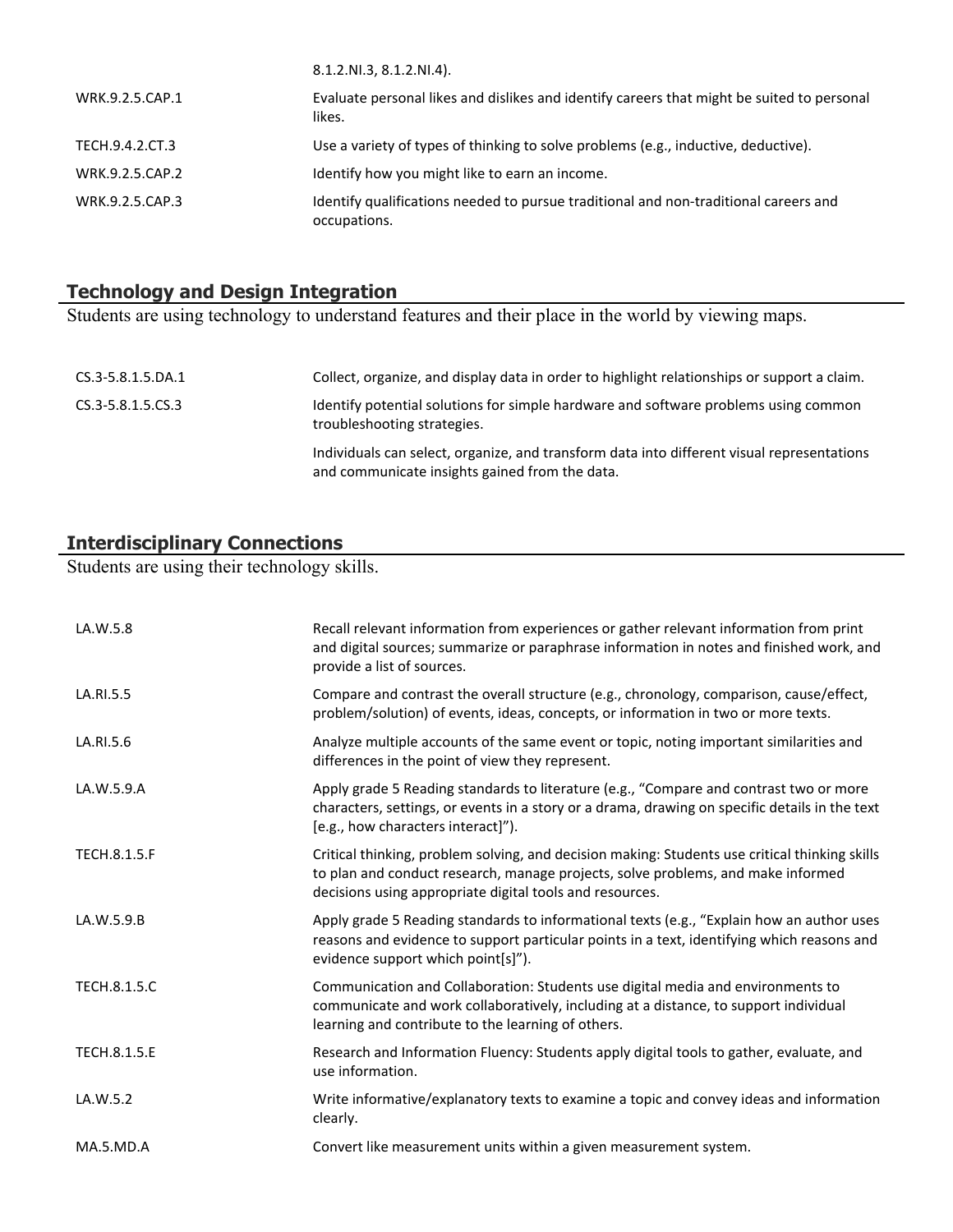| LA.RI.5.8   | Explain how an author uses reasons and evidence to support particular points in a text,<br>identifying which reasons and evidence support which point(s).                                                                      |
|-------------|--------------------------------------------------------------------------------------------------------------------------------------------------------------------------------------------------------------------------------|
| LA.SL.5.1.A | Explicitly draw on previously read text or material and other information known about the<br>topic to explore ideas under discussion.                                                                                          |
| LA.SL.5.1.B | Follow agreed-upon rules for discussions and carry out assigned roles.                                                                                                                                                         |
| LA.SL.5.1.C | Pose and respond to specific questions by making comments that contribute to the<br>discussion and elaborate on the remarks of others.                                                                                         |
| LA.RI.5.10  | By the end of year, read and comprehend literary nonfiction at grade level text-complexity<br>or above, with scaffolding as needed.                                                                                            |
| LA.RI.5.7   | Draw on information from multiple print or digital sources, demonstrating the ability to<br>locate an answer to a question quickly or to solve a problem efficiently.                                                          |
| LA.RI.5.9   | Integrate and reflect on (e.g., practical knowledge, historical/cultural context, and<br>background knowledge) information from several texts on the same topic in order to write<br>or speak about the subject knowledgeably. |
| LA.SL.5.1.D | Review the key ideas expressed and draw conclusions in light of information and<br>knowledge gained from the discussions.                                                                                                      |
| LA.SL.5.2   | Summarize a written text read aloud or information presented in diverse media and<br>formats (e.g., visually, quantitatively, and orally).                                                                                     |
| LA.SL.5.3   | Summarize the points a speaker makes and explain how each claim is supported by<br>reasons and evidence.                                                                                                                       |
| LA.SL.5.4   | Report on a topic or text or present an opinion, sequencing ideas logically and using<br>appropriate facts and relevant, descriptive details to support main ideas or themes; speak<br>clearly at an understandable pace.      |
| LA.RI.5.1   | Quote accurately from a text and make relevant connections when explaining what the<br>text says explicitly and when drawing inferences from the text.                                                                         |
| LA.SL.5.5   | Include multimedia components (e.g., graphics, sound) and visual displays in presentations<br>when appropriate to enhance the development of main ideas or themes.                                                             |
| LA.RI.5.2   | Determine two or more main ideas of a text and explain how they are supported by key<br>details; summarize the text.                                                                                                           |
| LA.SL.5.6   | Adapt speech to a variety of contexts and tasks, using formal English when appropriate to<br>task and situation.                                                                                                               |
| LA.RI.5.3   | Explain the relationships or interactions between two or more individuals, events, ideas,<br>or concepts in a historical, scientific, or technical text based on specific information in the<br>text.                          |
| LA.W.5.1    | Write opinion pieces on topics or texts, supporting a point of view with reasons and<br>information.                                                                                                                           |
| LA.W.5.7    | Conduct short research projects that use several sources to build knowledge through<br>investigation of different perspectives of a topic.                                                                                     |
| LA.RI.5.4   | Determine the meaning of general academic and domain-specific words and phrases in a<br>text relevant to a grade 5 topic or subject area.                                                                                      |

# **Differentiation**

 $\bullet$ 

- o Understand that gifted students, just like all students, come to school to learn and be challenged.
- o Pre-assess your students. Find out their areas of strength as well as those areas you may need to address before students move on.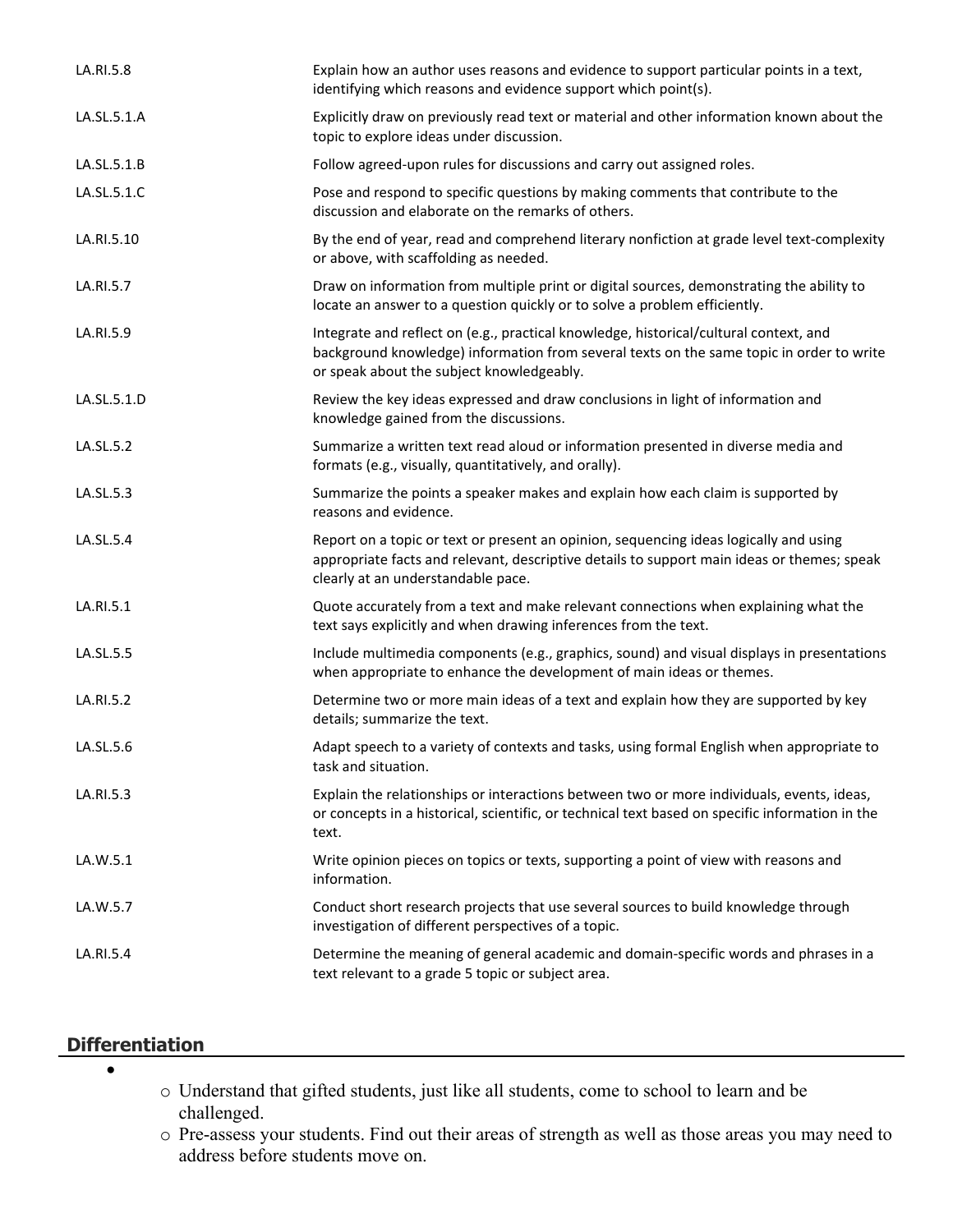- o Consider grouping gifted students together for at least part of the school day.
- o Plan for differentiation. Consider pre-assessments, extension activities, and compacting the curriculum.
- o Use phrases like "You've shown you don't need more practice" or "You need more practice" instead of words like "qualify" or "eligible" when referring to extension work.
- o Encourage high-ability students to take on challenges. Because they're often used to getting good grades, gifted students may be risk averse.

#### o **Definitions of Differentiation Components**:

- Content the specific information that is to be taught in the lesson/unit/course of instruction.
- Process how the student will acquire the content information.
- Product how the student will demonstrate understanding of the content.
- Learning Environment the environment where learning is taking place including physical location and/or student grouping

#### **Differentiation occurring in this unit:**

- o
- Use of different resources to match the readiness levels of the students when working on the activities in the daily lessons.
- Respond to students' needs for reteaching, reinforcing, and extending learning.
- Use of a variety of instructional strategies to engage students in learning.
- Question prompts to promote student engagement
- Use discussion to promote collaboration among students
- Adjust instruction based on formative tasks/assessments

#### **Modifications & Accommodations**

 $\bullet$ 

o Refer to QSAC EXCEL SMALL SPED ACCOMMOCATIONS spreadsheet in this discipline.

**Modifications and Accommodations used in this unit:**

• In class support and scaffolding based on the individual IEP's

#### **Benchmark Assessments**

**Benchmark Assessments** are given periodically (e.g., at the end of every quarter or as frequently as once per month) throughout a school year to establish baseline achievement data and measure progress toward a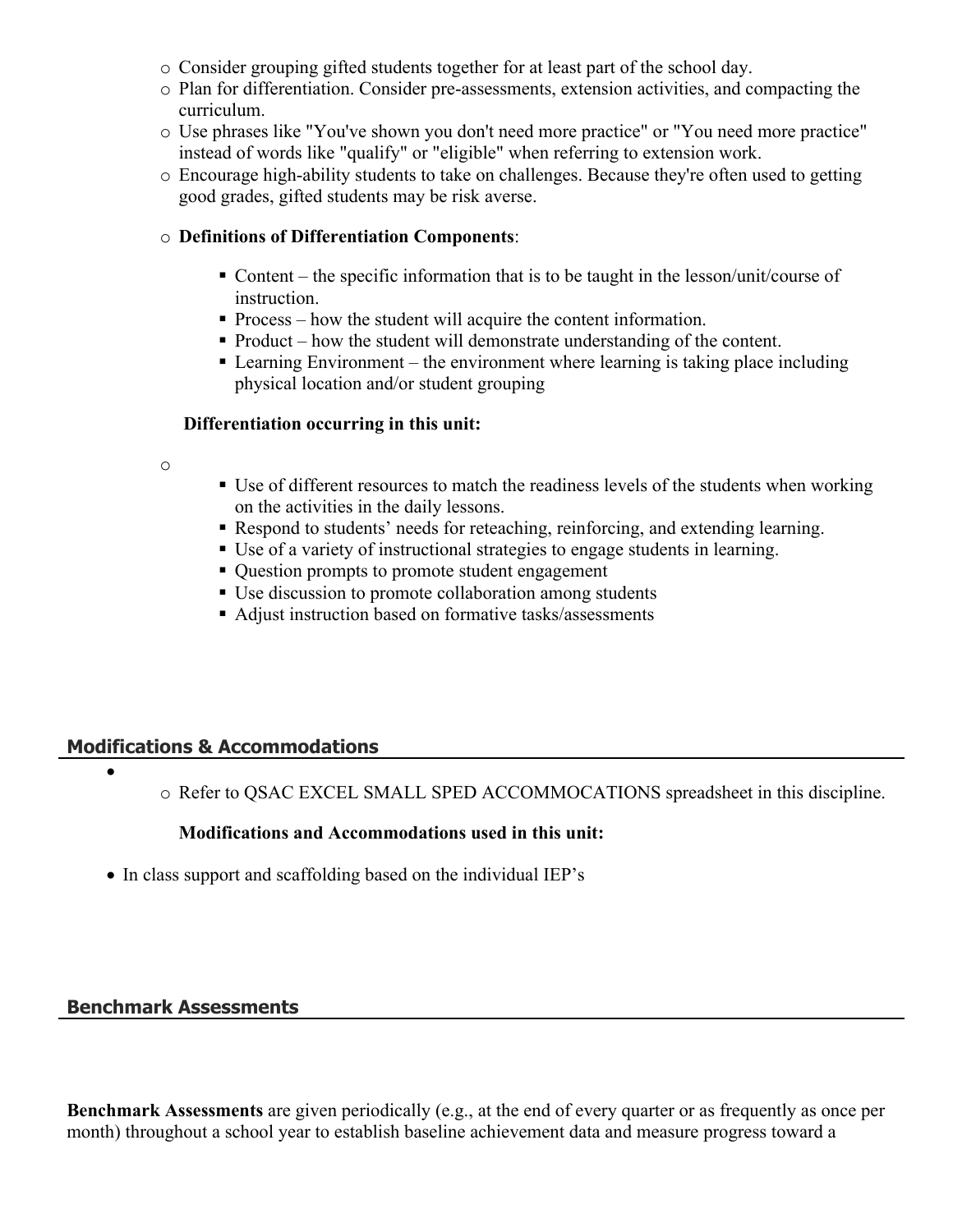standard or set of academic standards and goals.

#### **Schoolwide Benchmark assessments:**

Aimsweb benchmarks 3X a year

Linkit Benchmarks 3X a year

#### **Additional Benchmarks used in this unit:**

tests, latitude and longitude are used through the year

#### **Formative Assessments**

- $\bullet$
- o Assessment allows both instructor and student to monitor progress towards achieving learning objectives, and can be approached in a variety of ways. **Formative assessment** refers to tools that identify misconceptions, struggles, and learning gaps along the way and assess how to close those gaps. It includes effective tools for helping to shape learning, and can even bolster students' abilities to take ownership of their learning when they understand that the goal is to improve learning, not apply final marks (Trumbull and Lash, 2013). It can include students assessing themselves, peers, or even the instructor, through writing, quizzes, conversation, and more. In short, formative assessment occurs throughout a class or course, and seeks to improve student achievement of learning objectives through approaches that can support specific student needs (Theal and Franklin, 2010, p. 151).

#### **Formative Assessments used in this unit:**

- Task completion
- Answers and discussions
- Student maps
- Bingo
- Quizzes/tests
- Participation
- Slide Show Presentation

#### **Summative Assessments**

- $\bullet$
- o **Summative assessments** evaluate student learning, knowledge, proficiency, or success at the conclusion of an instructional period, like a unit, course, or program. Summative assessments are almost always formally graded and often heavily weighted (though they do not need to be).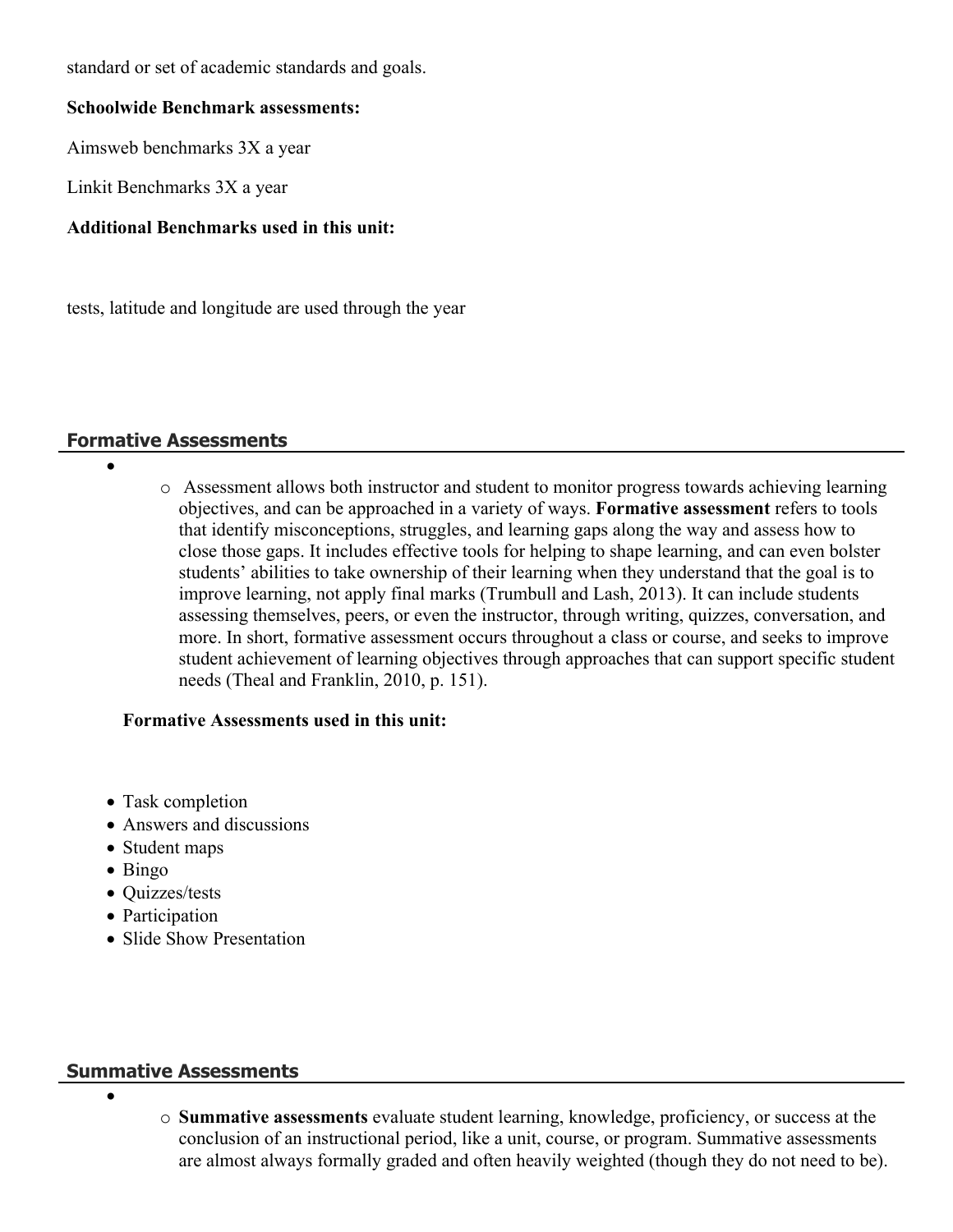Summative assessment can be used to great effect in conjunction and alignment with formative assessment, and instructors can consider a variety of ways to combine these approaches.

#### **Summative assessments for this unit:**

- Quizzes
- Final Test

#### **Instructional Materials**

TCI History Alive Textbook

Teacher made instructional materials

Supplies for projects

Chromebooks

# **Standards** SOC.6.1.5.HistoryUP.4 Compare and contrast gender roles, religion, values, cultural practices, and political systems of Native American groups. SOC.6.1.5.GeoPP.6 Compare and contrast the voluntary and involuntary migratory experiences of different groups of people and explain why their experiences differed. The experiences people have when they migrate to new places differs for many reasons, including whether it is by choice or condition. SOC.6.1.5.EconEM.2 Identify examples of the variety of resources that are used to produce goods and services (i.e., human capital, physical capital, natural resources). SOC.6.1.5.HistoryCC.8 Make evidence-based inferences to describe how the influence of Native American groups, including the Lenni Lenape culture, is manifested in different regions of New Jersey. SOC.6.1.5.EconEM.5 Explain why individuals and societies trade, how trade functions, and the role of trade. SOC.6.1.5.HistoryCC.2 Use a variety of sources to illustrate how the American identity has evolved over time. SOC.6.1.4.B.1 Compare and contrast information that can be found on different types of maps and determine how the information may be useful. SOC.6.1.5.EconET.3 Explain how scarcity and choice influence decisions made by individuals, communities, and nations. SOC.6.1.5.GeoPP.5 Describe how the migration and settlement patterns of Native American groups impacted different regions of the Western Hemisphere.